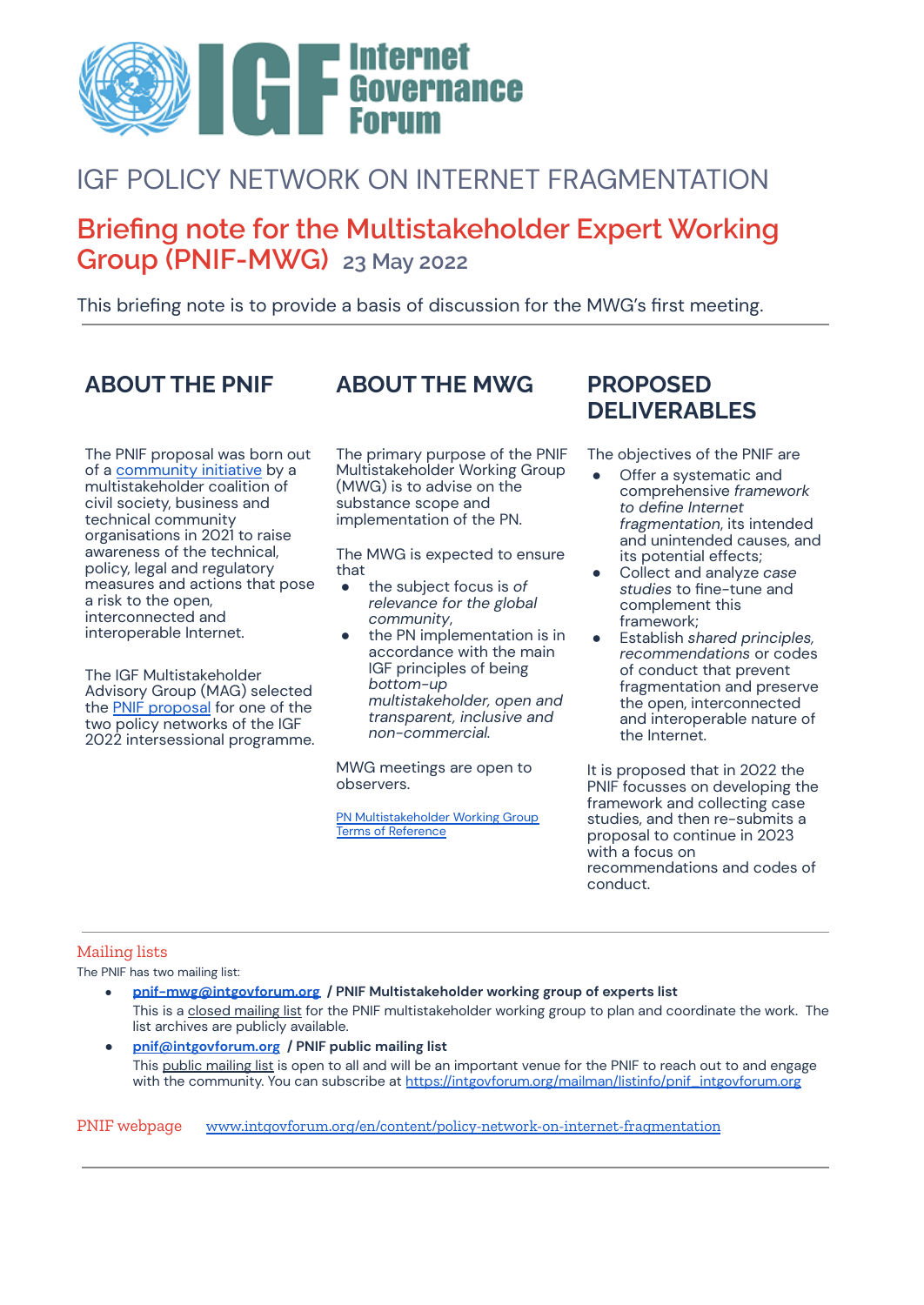## **PNIF-MWG 1st meeting** - 23 May 2022, 16:00 UTC

#### Draft Agenda

- (1) Welcome & Brief Round of introductions (5 min)
- (2) Overview of the PNIF proposal, Overview of the MWG (10 min)
- (3) Items for MWG discussion
	- (a) Organisational (MWG structure, frequency, … ) (10 min)
	- (b) Work plan Content & focus of the 2022 work (15 min)
	- (c) Community involvement (15 min)
- (4) Next steps & data of next MWG meeting (5 min)
- (5) Details about the launch of the PN

## **Options & proposals**

| MWG - Options for format and<br>leadership structure                                                                                                                                                                                                                     | MWG - Proposed decision<br>making                                                                                                                    | Work pl<br>focus                            |
|--------------------------------------------------------------------------------------------------------------------------------------------------------------------------------------------------------------------------------------------------------------------------|------------------------------------------------------------------------------------------------------------------------------------------------------|---------------------------------------------|
| In order to support the MWG, it<br>is proposed that the MWG is<br>facilitated either through                                                                                                                                                                             | It is proposed that the MWG<br>makes decisions by consensus.<br>Should consensus cannot be<br>reached, and only on an                                | It is pro<br>PNIF foc<br>framew<br>studies. |
| A Chair / Facilitator<br>Two co-Chairs / Facilitators<br>Chair(s) / Facilitator(s)<br>supported by a<br>representative of each<br>stakeholder group who<br>would act as a coordinator<br>between the larger group<br>and the smaller stakeholder<br>group within the MWG | exceptional basis,<br>Chair(s)/Facilitator(s) may<br>propose a vote (on a majority<br>basis) to make a decision.                                     | The<br>frar<br>inte<br>inte<br>cau          |
|                                                                                                                                                                                                                                                                          | MWG - Proposed frequency of<br>meetings                                                                                                              | effe<br>hol<br>apr<br>(Te                   |
|                                                                                                                                                                                                                                                                          | The MWG should meet at least<br>once a month online, for a one<br>hour meeting.                                                                      | Net<br>Apj                                  |
| The PNIF is supported by an IGF<br>Secretariat consultant. (Wim<br>Degezelle)                                                                                                                                                                                            | It should also host periodic<br>briefings with the wider IGF<br>community (those subscribed<br>a de la la casa de la latina de la 1850 de la 1854. V | Ca:<br>cor<br>and<br>frar                   |

#### MWG- MAG Liaison

It is proposed that the MAG members participating in the PNIF-MWG agree amongst themselves on how to organise the liaison role.

to the public mailing list).

## lan - PNIF content and

posed that in 2022 the cusses on developing the ork and collecting case studies.

- e comprehensive mework to define ernet fragmentation, its ended and unintended uses, and its potential ects should aim for a listic, three-layered proach  $\overline{\text{echnical/backbone}}$  layer; twork/access layer; plication/content layer).
- se studies should ntribute to fine-tuning d complementing the mework.

### Work plan - PNIF outputs

The PNIF is expected to present a (draft) output document by the IGF2022 meeting (28 Nov-2 Dec).

The PNIF is expected to host a session during IGF2022.